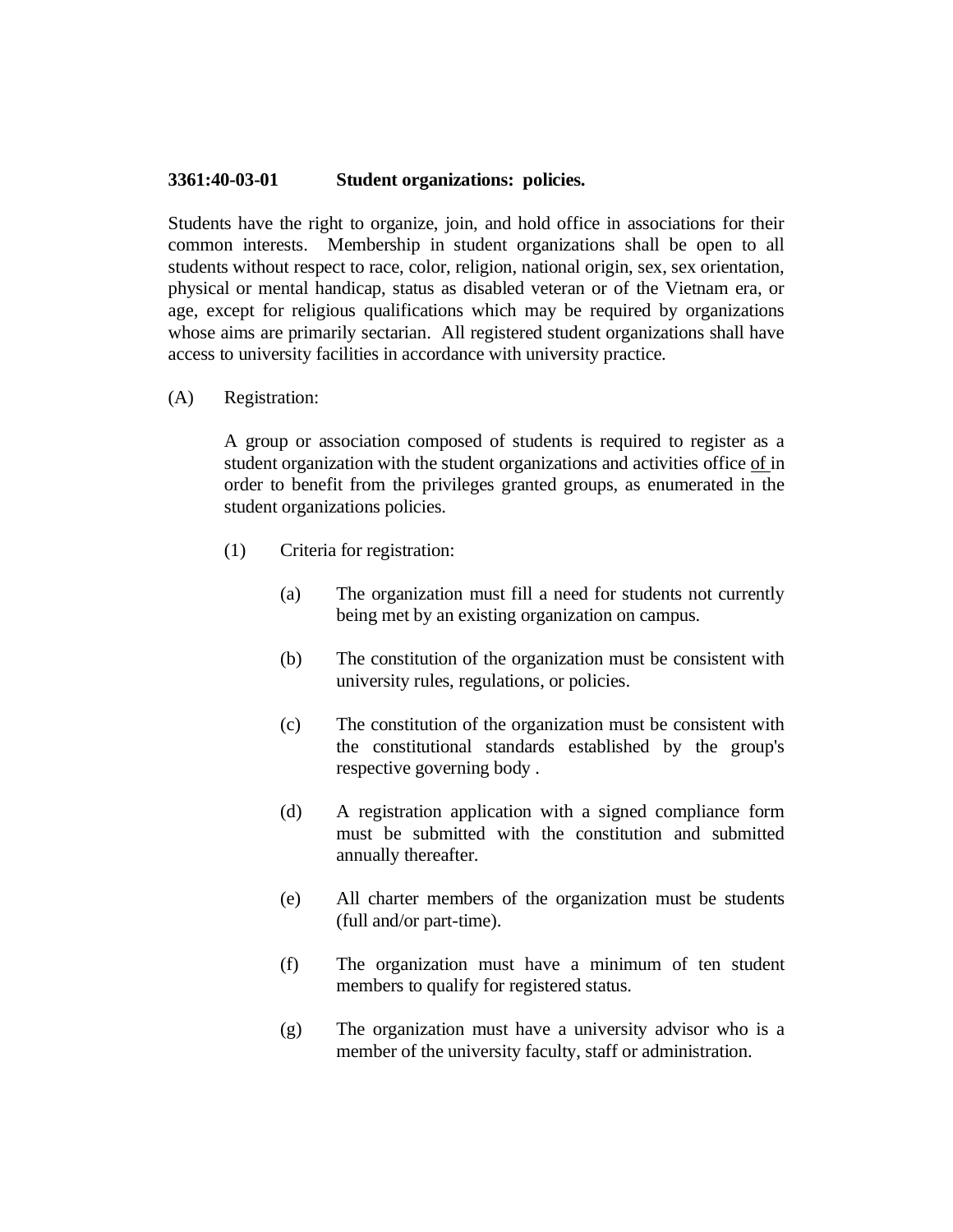- (2) Privileges of registered student organizations:
	- (a) Cooperation and assistance of staff.
	- (b) Advertisements and notices in official publications.
	- (c) Use of university facilities.
	- (d) Sponsorship of all-university events.
	- (e) Use of the university name in non-commercial not-for-profit applications.
	- (f) Scheduling of off-campus speakers.
	- (g) Sponsorship of fundraising events.
	- (h) Eligibility for university funding (except political, religious, honorary, fraternity or sorority groups).
- (3) Responsibilities of registered student organizations:

Registered student organizations, their officers and members shall:

- (a) Comply with all laws of the state of Ohio, including but not limited to provisions of the rules of the university of Cincinnati and the code of student rights and responsibilities; this obligation extends to the guests of the registered student organizations.
- (b) Engage in sound financial management.
- (c) Expend the organization's monies only to further the purpose(s) of the organization and not for the private benefit of officers or members.
- (d) Regularly inform the organization's advisor(s) on the program, personnel, and activities of the organization.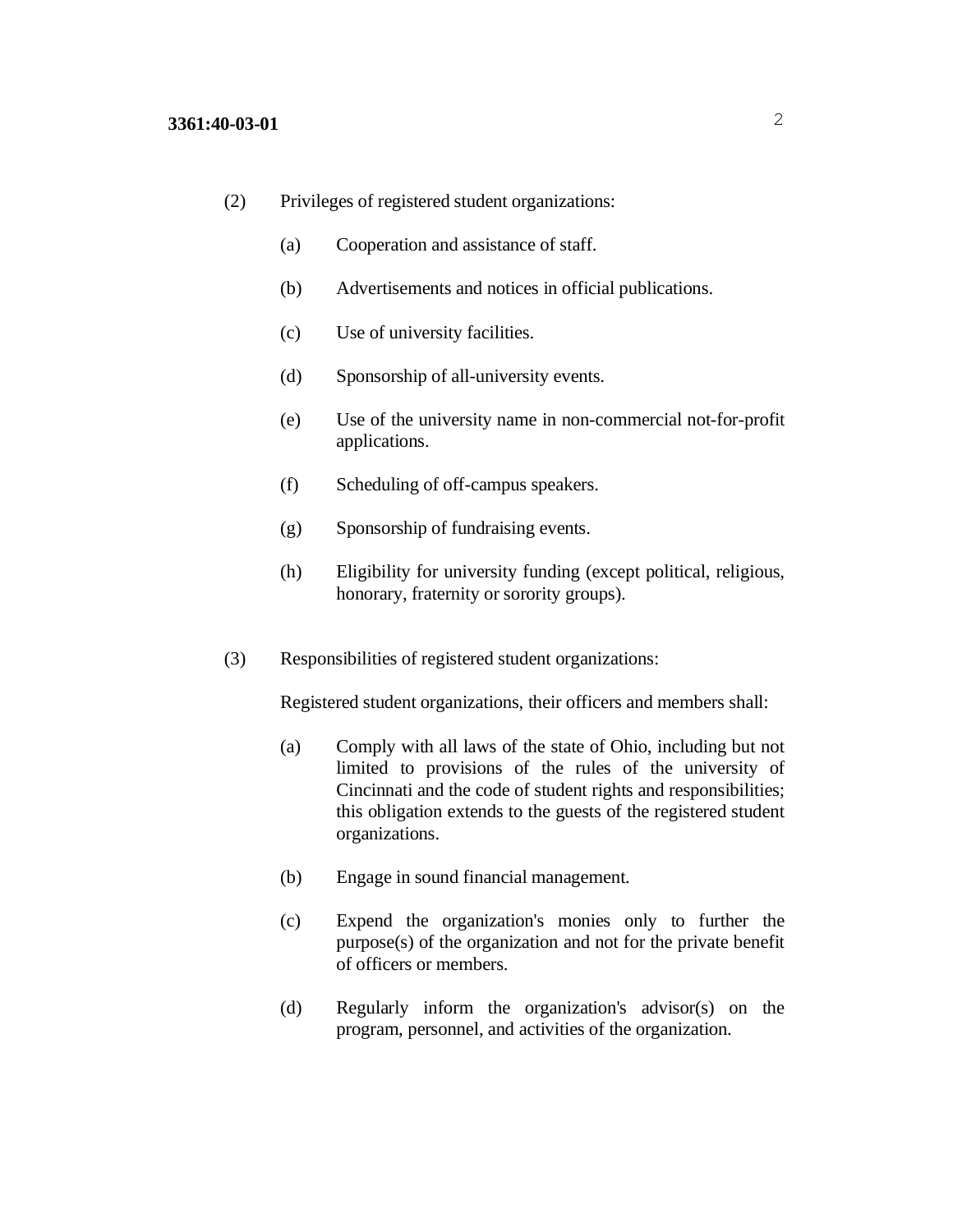- (e) Comply with published guidelines (copies of which shall be available in the student organizations and activities office), including but not limited to those regarding:
	- (i) The request and use of university facilities;
	- (ii) The conducting of sales, solicitations, or leafleting;
	- (iii) The sponsorship of programs;
	- (iv) The solicitation of funds;
	- (v) The consumption or possession of alcoholic beverages on campus;
	- (vi) The posting of materials;
	- (vii) The registration of speakers;
	- (viii) The use of amplified sound;
	- (ix) The submission of an application for registered organization status, a financial statement (audit) when requested, and compliance forms.
- (f) Comply with the policies in the "Use of Facilities Handbook."
- (g) Comply with all standards in the "Student Code of Conduct."
- (B) Withdrawal of registration, warning, probation, suspension:
	- (1) The privileges conferred through registration may be withdrawn for cause which shall include willful or negligent violation of university, state or federal standards, codes or policies.
	- (2) Registration may also be withdrawn or discontinued:
		- (a) When an organization fails to carry out its programs consistent with the stated aims and purpose of the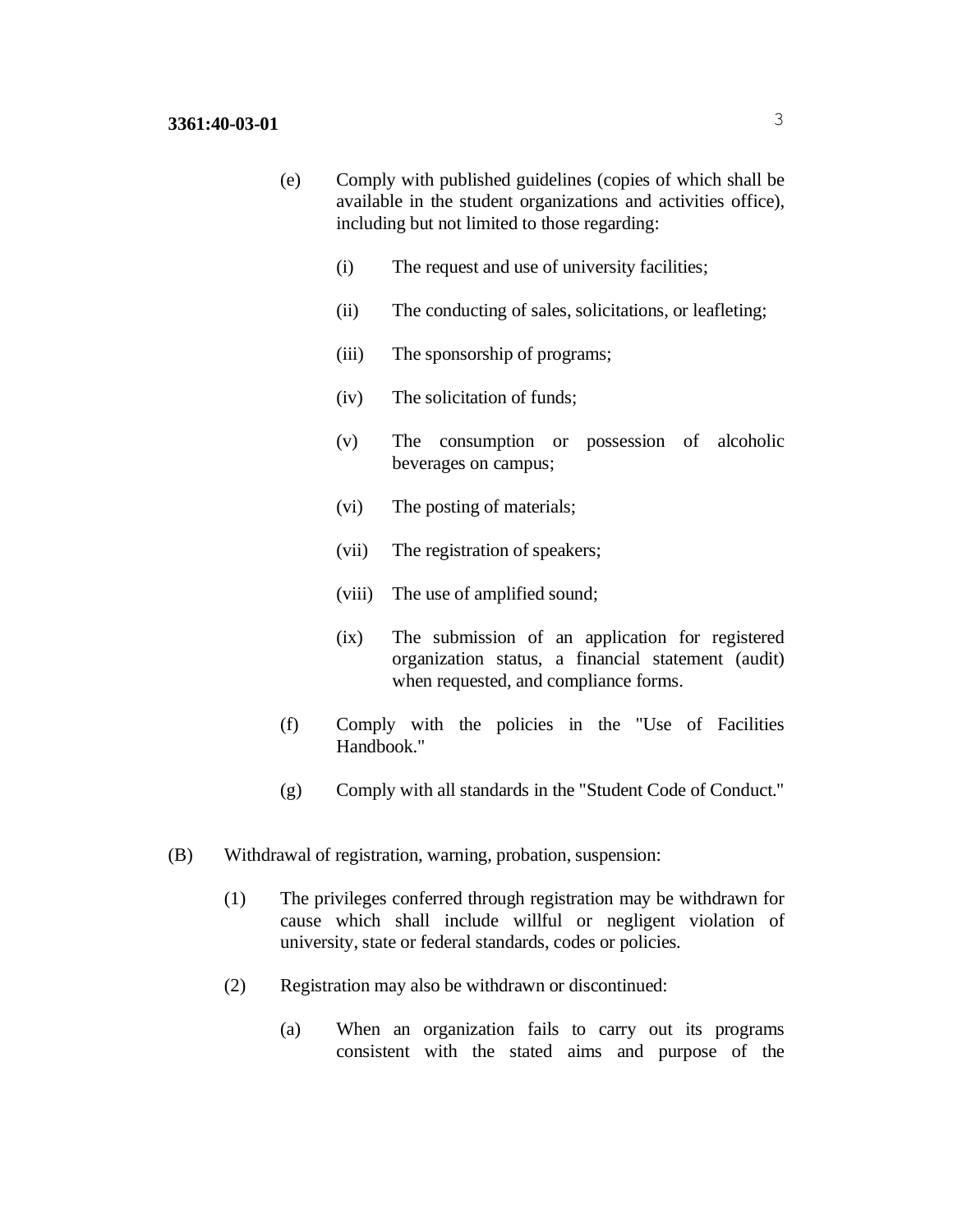organization's constitution;

- (b) At the written request of the organization;
- (c) When by constitutional provision the group is dissolved; or
- (d) When an organization does not hold meetings, activities or outings for a period of one academic year.
- (3) Registration may be withdrawn, a warning issued, or an organization placed on probation or suspension when appropriate maintenance forms are not filed (e.g., affirmative action, membership report, officer list, financial reports) or if for any reason an organization becomes delinquent as to its obligations as a registered group.
- (4) Warning:

A notice to the group that they will be placed on probationary status if specified obligations are not met within a designated period of time.

(5) Probation:

Loss of any or all privileges of registered student organizations. Probation may be for a specific duration after which the status may be reviewed.

(6) Suspension:

Suspension shall involve the permanent, complete withdrawal of all privileges and rights of the student organization. In addition, no suspended group may use or rent university facilities as a nonuniversity group. In order to regain recognition as a university of Cincinnati student organization, the group must register as a newforming group during a regular registration period the following academic year.

(7) The above actions may be initiated by the student organization's governing board and/or the appropriate administrative unit (e.g. student organizations and activities).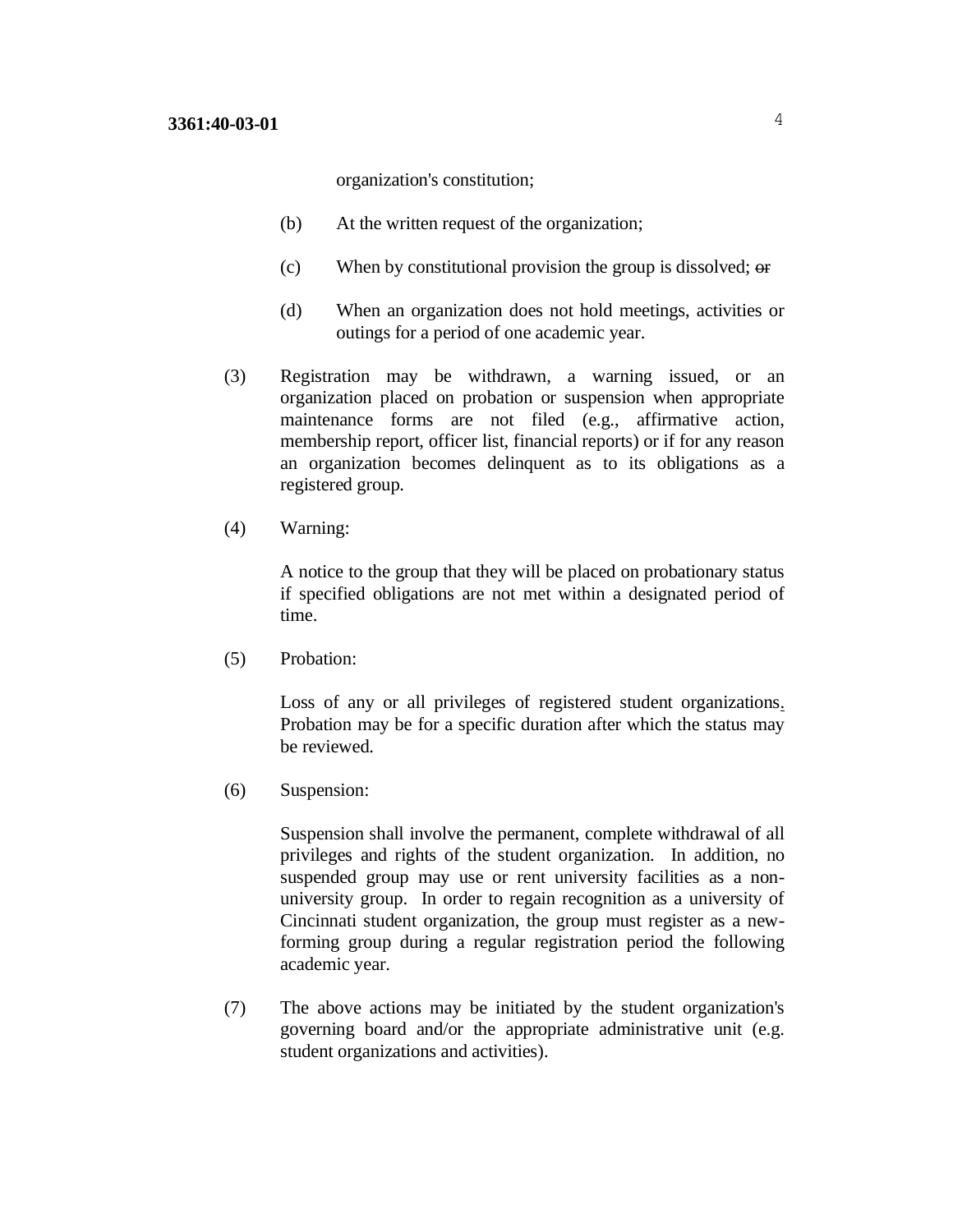## (C) Membership:

(1) Full membership in registered student organizations is limited to persons who are officially connected to the university.

This affiliation must be that of a full or part-time student, faculty, or staff.

- (2) Full membership entitles members to full voting privileges.
- (3) Honorary membership shall be open to any person desiring such membership, elected to such membership by majority of voting members. (Honorary members cannot outnumber voting members.)
- (4) When a student organization, whether national or local, has selective membership (e.g. honor and recognition societies, professional, service, and social groups), the selection of members must be made, regardless of any national practices to the contrary, without reference to race, creed, national origin, or sex orientation.
- (5) Membership criteria as set forth in the constitutions of student organizations must meet those as set forth in article six, charter of student rights and responsibilities.
- (D) Officer eligibility:
	- (1) Students, in order to be eligible to hold office in a student organization, must be matriculated, must achieve and maintain a 2.0 cumulative grade point average, and be in good standing with their college. While in office the officer must not have below a 2.0 grade point average for more than one quarter.
	- (2) Student officers not fully meeting the eligibility requirements will have to relinquish their office immediately upon notification from the student organizations and activities office and/or advisor that they do not meet the academic standard. Replacement of ineligible officers will be conducted according to the organization's constitution.
- (E) Finances: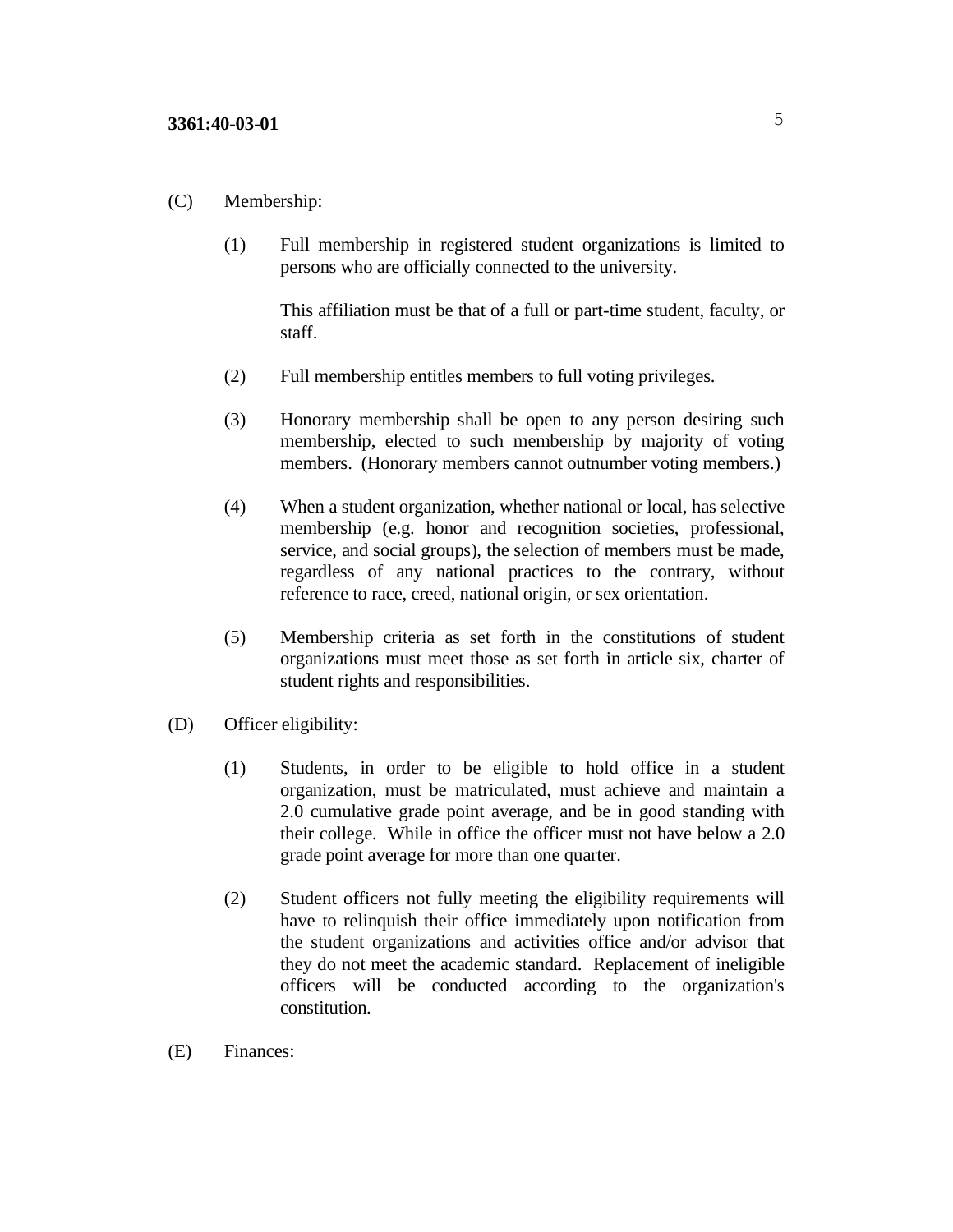- (1) All organizations must anticipate, provide for, and meet promptly their financial obligations or be subject to sanctions by their governing body.
- (2) Budgets and expenditures of student organizations that receive university funds must have the approval of the appropriate funding board, i.e., undergraduate funding board, graduate funding governance association, club sports board, etc.
- (3) In order to receive funding, student organizations must have a minimum of ten members.
- (4) Any student organization wishing to conduct sales, solicit funds, or charge admission to an event must have the approval of the university advisor.
- (5) Non-funded student organizations are subject to financial review or audit when deemed necessary. The university's right to audit the financial operation of non-funded groups is based upon the registration granted to them and the privileges that come therewith.
- (6) Student organizations that sponsor outside vendors must sign an agreement, along with the vendor stating that the organization will receive a percentage of total sales. Agreement forms are available in the student organizations and activities office.

Effective: February 17, 1998

Certification: *Virginia L. Steiner Signature* Virginia L. Steiner Executive Secretary and Clerk, Board of Trustees

Date: January 28, 1998

Promulgated under: R.C. Section 111.15 Rule amplifies: R.C. 3361.03; R.C. 3345.021; R.C. 1303;